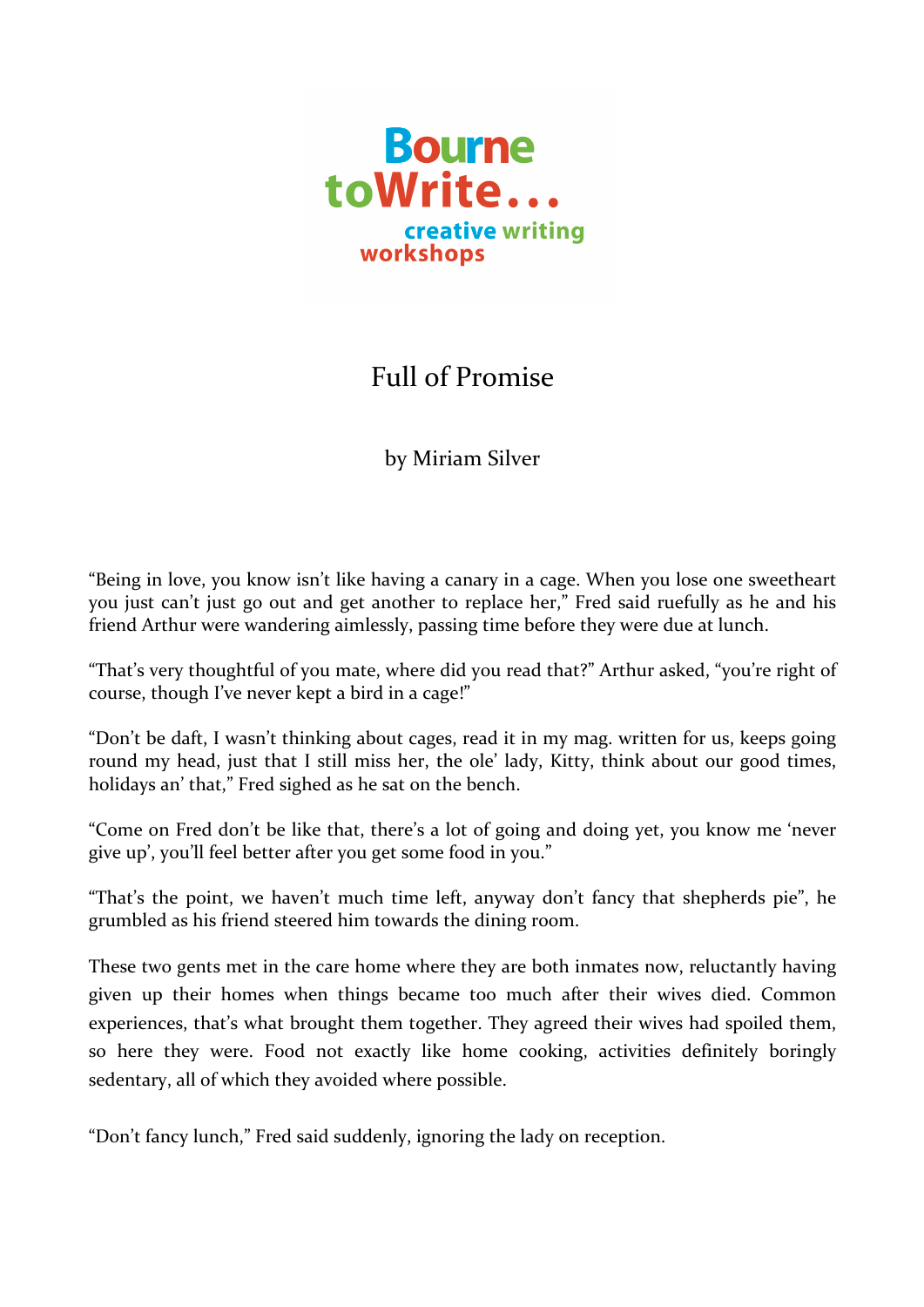The self appointed 'miss bossy boots' heard that, "now now, no missing meals," she warned.

"Ignore her," Fred mumbled as he guided Arthur towards the door and almost broke into a run, he couldn't get away fast enough.

"I've been thinking, tell you about it over there, the pub, treat you to a sandwich and a half bitter, come on."

Arthur listened while his friend outlined his plan.

"Of course, I know I'll never be able to replace my Kitty, not that I want to of course, but we, you and me can still have some adventures while we're still up and well, nearly running," managing a smile as he said this.

By this time Arthur was 'all ears' as he explained, "Feel up for anything that'll stop me thinking of my young days, proper tear away I was, before I met my Lily of course, she knew all about me, tell you some day, let's hear it then."

"Remember those Bikers, saw them on the seafront the other day?"

"Yes, said they'd be there today."

"I just thought we'd better stop hankering after what's been, been and gone?"

"Absolutely, glad you're thinking like that, nothing will bring our two ladies back."

"You're right, can't replace them anyway, but we can still have some good times."

"Mustn't miss opportunities, let's go."

"Those fellas sounded as if they really meant it, even had spare helmets," and they pushed on purposely in the direction of the seafront, their minds on being one of the 'hell for leather' society.

"You did mean it didn't you?" Fred managed to ask, the black-leathered group who were tending their shiny bikes.